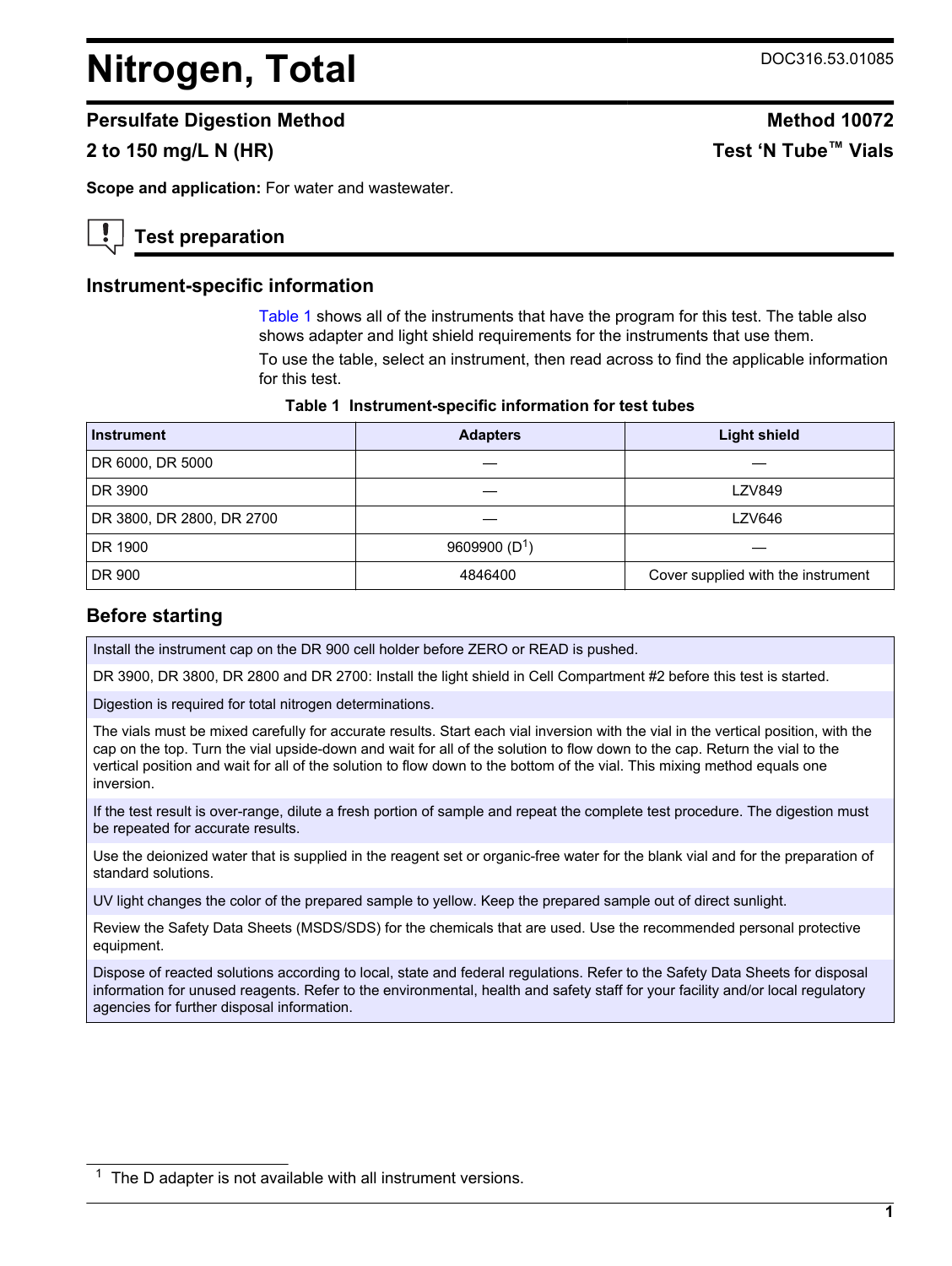#### **Items to collect**

| <b>Description</b>                                                                                                                              | Quantity |
|-------------------------------------------------------------------------------------------------------------------------------------------------|----------|
| Test 'N Tube HR Total Nitrogen Reagent Set                                                                                                      |          |
| DRB200 Reactor                                                                                                                                  |          |
| Finger cots                                                                                                                                     | 2        |
| Funnel, micro                                                                                                                                   |          |
| Light shield or adapter (For information about sample cells, adapters or light shields, refer to<br>Instrument-specific information on page 1.) |          |
| Pipet, TenSette <sup>®</sup> , 0.1- to 1.0-mL, with pipet tips                                                                                  |          |
| Pipet, TenSette <sup>®</sup> , 1.0- to 10.0-mL, with pipet tips                                                                                 |          |
| Test tube rack                                                                                                                                  |          |

Refer to [Consumables and replacement items](#page-6-0) on page 7 for order information.

## **Sample collection and storage**

- Collect samples in clean glass or plastic bottles.
- Analyze the samples as soon as possible for best results.
- To preserve samples for later analysis, adjust the sample pH to less than 2 with concentrated sulfuric acid (about 2 mL per liter). No acid addition is necessary if the sample is tested immediately.
- Keep the preserved samples at or below 6  $^{\circ}$ C (43  $^{\circ}$ F) for a maximum of 28 days.
- Let the sample temperature increase to room temperature before analysis.
- Before analysis, adjust the pH to 7 with 5.0 N sodium hydroxide standard solution.
- Correct the test result for the dilution caused by the volume additions.

## **Persulfate digestion for Test 'N Tubes**



**1.** Start the DRB200 Reactor. Set the temperature to 105 °C.

**2.** Use a funnel to add the contents of one Total Nitrogen Persulfate Reagent Powder Pillow to each of two HR Total Nitrogen Hydroxide Digestion Reagent vials. Make sure to clean any reagent that gets on the lip of the vials or on the vial threads.



**3. Prepare the sample:** Add 0.5 mL of sample to one of the vials.



**4. Prepare the blank:** Add 0.5 mL of deionized water (included in the kit) to the second vial. Use only water that is free of all nitrogen-containing species as a substitute for the provided deionized water.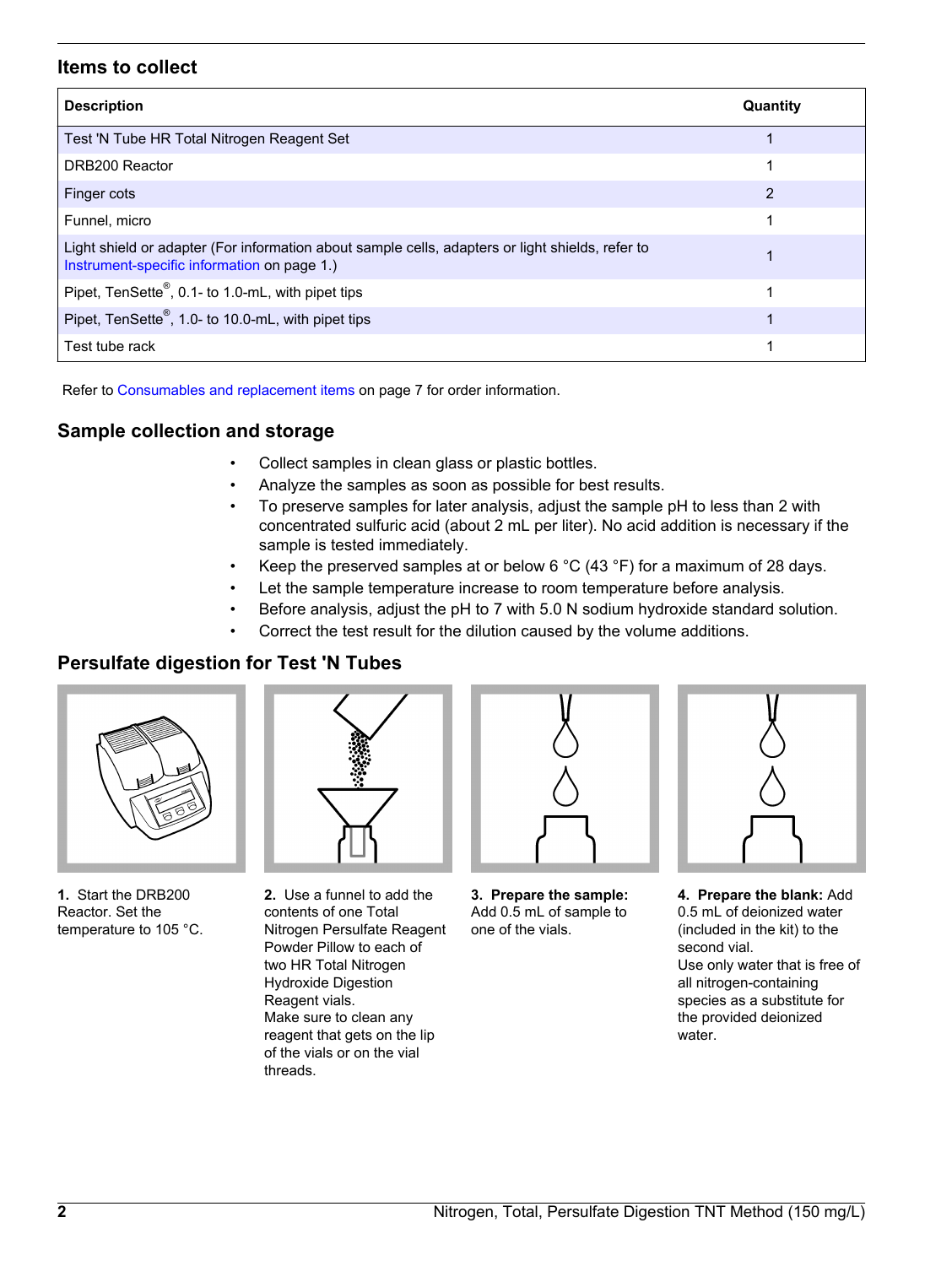

**5.** Put the caps on both vials. Shake vigorously for at least 30 seconds to mix. Undissolved powder will not affect the accuracy of the test.

**6.** Put the vials in the reactor and close the lid. Leave the vials in the reactor for exactly 30 minutes.



**7.** At 30 minutes, use finger cots to immediately remove the vials from the reactor. Let the vials cool to room temperature.



#### **8.** Start program **394 N, Total HR TNT**. For information about sample cells, adapters or light shields, refer to [Instrument-](#page-0-0)

[specific information](#page-0-0) on page 1. *Note: Although the program name can be different between instruments, the*

*program number does not*

*change.*

**9.** Add the contents of one Total Nitrogen (TN) Reagent A Powder Pillow to each vial.



**10.** Put the caps on both vials. Shake for 30 seconds.



**11.** Start the instrument timer. A 3‑minute reaction time starts.



**12.** After the timer expires, remove the caps from the vials. Add one TN Reagent B Powder Pillow to each vial.



**13.** Put the caps on both vials. Shake vigorously for 15 seconds to mix. The reagent will not dissolve completely. Undissolved powder will not affect the accuracy of the test. The solution will start to turn yellow.



**14.** Start the instrument timer. A 2‑minute reaction time starts.



**15. Prepared sample:** When the timer expires, use a pipet to put 2 mL of the digested, treated prepared **sample** into one TN Reagent C vial.



**16. Blank:** When the timer expires, use a pipet to put 2 mL of the digested, treated **blank** into the second TN Reagent C vial.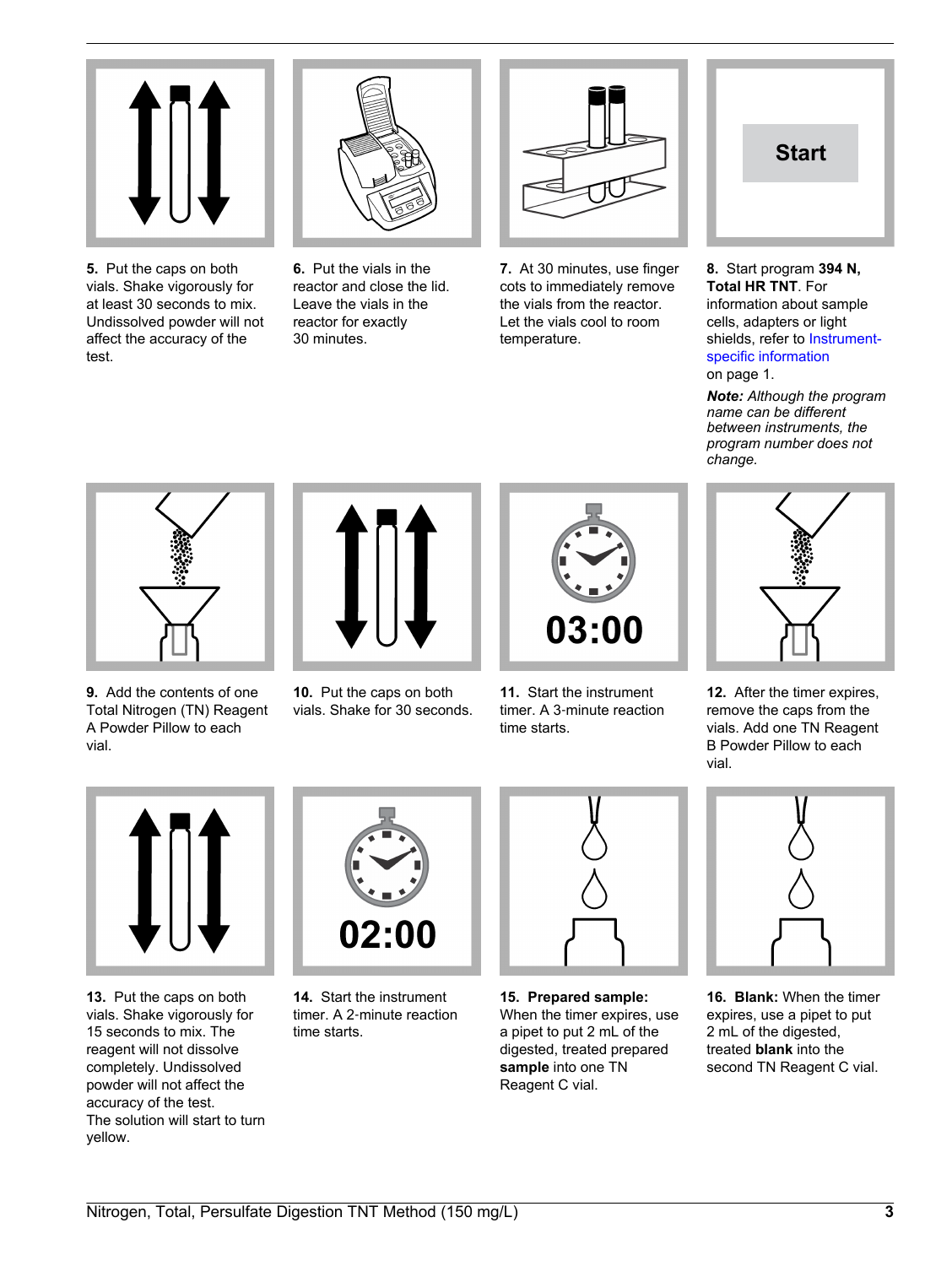

**17.** Put the caps on both vials. Invert 10 times to mix. Use slow, deliberation inversions for complete recovery. The vials will be warm to the touch.



**18.** Start the instrument timer. A 5‑minute. reaction time starts. The yellow color will intensify.



**19.** When the timer expires, clean the blank vial.



**20.** Insert the blank vial into the 16‑mm cell holder.









**21.** Push **ZERO**. The display shows 0 mg/L N.



**24.** Push **READ**. Results show in mg/L N.

## **Blanks for colorimetric measurement**

The reagent blank can be used for up to 7 days for measurements that use the same lot of reagents. Keep the reagent blank in the dark at room temperature (18–25 °C). If a small amount of white floc appears within a week, discard the reagent blank and prepare a new one.

## **Interferences**

The substances in the Table 2 have been tested and found not to interfere up to the indicated levels (in mg/L). Interfering substances that resulted in a concentration change of ±10% appear in the [Table 3.](#page-4-0)

| <b>Interfering substance</b> | Interference level |
|------------------------------|--------------------|
| Barium                       | 10.4 mg/L          |
| Calcium                      | 1200 mg/L          |
| Chromium $(^{3+})$           | 2 mg/L             |
| Iron                         | 8 mg/L             |
| Lead                         | 26.4 µg/L          |
| Magnesium                    | 2000 mg/L          |
| Organic Carbon               | 600 mg/L           |
| Phosphorus                   | 400 mg/L           |
| Silica                       | 600 mg/L           |
|                              |                    |

|  | Table 2 Non-interfering substances |  |
|--|------------------------------------|--|
|--|------------------------------------|--|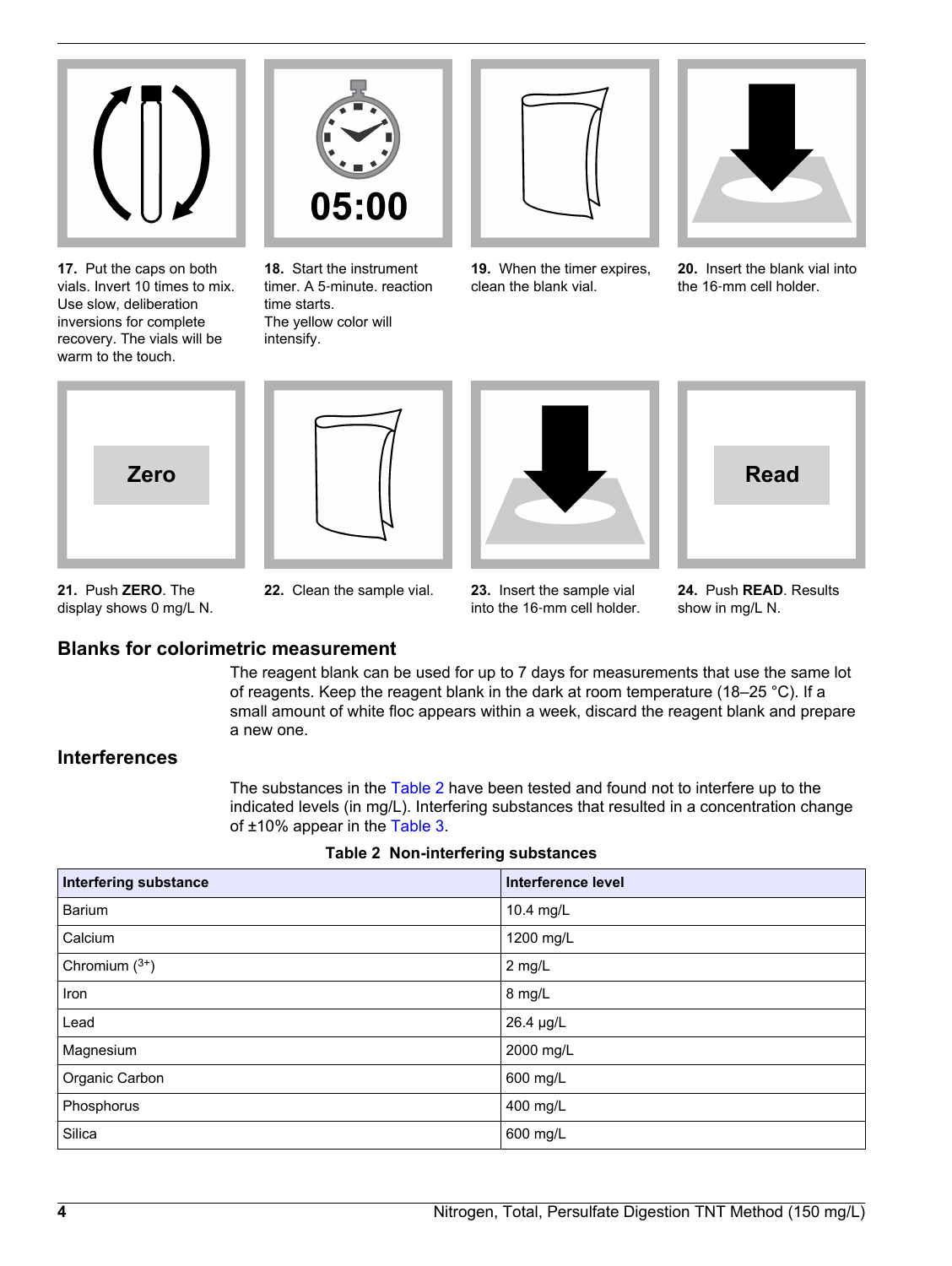#### **Table 2 Non-interfering substances (continued)**

<span id="page-4-0"></span>

| Interfering substance | Interference level |
|-----------------------|--------------------|
| Silver                | $3.6$ mg/L         |
| $ $ Tin               | $16 \text{ mg/L}$  |

#### **Table 3 Interfering substances**

| Interfering substance | Interference level                                                                                                                                 |
|-----------------------|----------------------------------------------------------------------------------------------------------------------------------------------------|
| <b>Bromide</b>        | > 240 mg/L; positive interference                                                                                                                  |
| Chloride              | > 3000 mg/L; positive interference                                                                                                                 |
|                       | Interference from direct sunlight UV light changes the color of the prepared sample to yellow. Keep the prepared sample out<br>of direct sunlight. |

This test performed with standard nitrogen solutions prepared from the following compounds obtained 95% recovery:

- Ammonium chloride
- Ammonium sulfate
- Ammonium acetate
- **Glycine**
- **Urea**

Ammonium chloride or nicotinic-PTSA spikes in domestic influent, effluent and the ASTM standard specification for substitute wastewater (D 5905-96) also resulted in  $\geq$  95% recovery.

The large amounts of nitrogen-free organic compounds in some samples may decrease digestion efficiency by consuming some of the persulfate reagent. Samples known to contain high levels of organics should be diluted and re-run to verify digestion efficiency.

#### **Accuracy check**

#### **Digestion method**

For proof of accuracy use Primary Standards for Kjeldahl Nitrogen. This method generally gives 95–100% recovery on organic nitrogen standards. Analysts have found Nicotinic acid-PTSA (p-Toluenesulfonate) to be the most difficult to digest. Other compounds may yield different percent recoveries. Items to collect:

- Primary Standard for Kjeldahl Nitrogen (Ammonia-PTSA, Glycine-PTSA or Nicotinic-PTSA)
- 1-L volumetric flask, Class A
- Deionized water (use the deionized water supplied in the reagent set or water that is free of all organic and nitrogen-containing species)
- **1.** Prepare a 120-mg/L N equivalent standard.
	- **a.** Weigh the applicable standard:
		- Ammonia-PTSA: 1.6208 g
		- Glycine-PTSA: 2.1179 g
		- Nicotinic-PTSA: 2.5295 g
	- **b.** Use a funnel to add the standard to the volumetric flask.
	- **c.** Add deionized water to the flask and mix to dissolve the standard.
	- **d.** Dilute to the mark with deionized water. Mix well.
- **2.** Use the test procedure to measure the concentration of the nitrogen standard. Calculate the percent recovery as follows: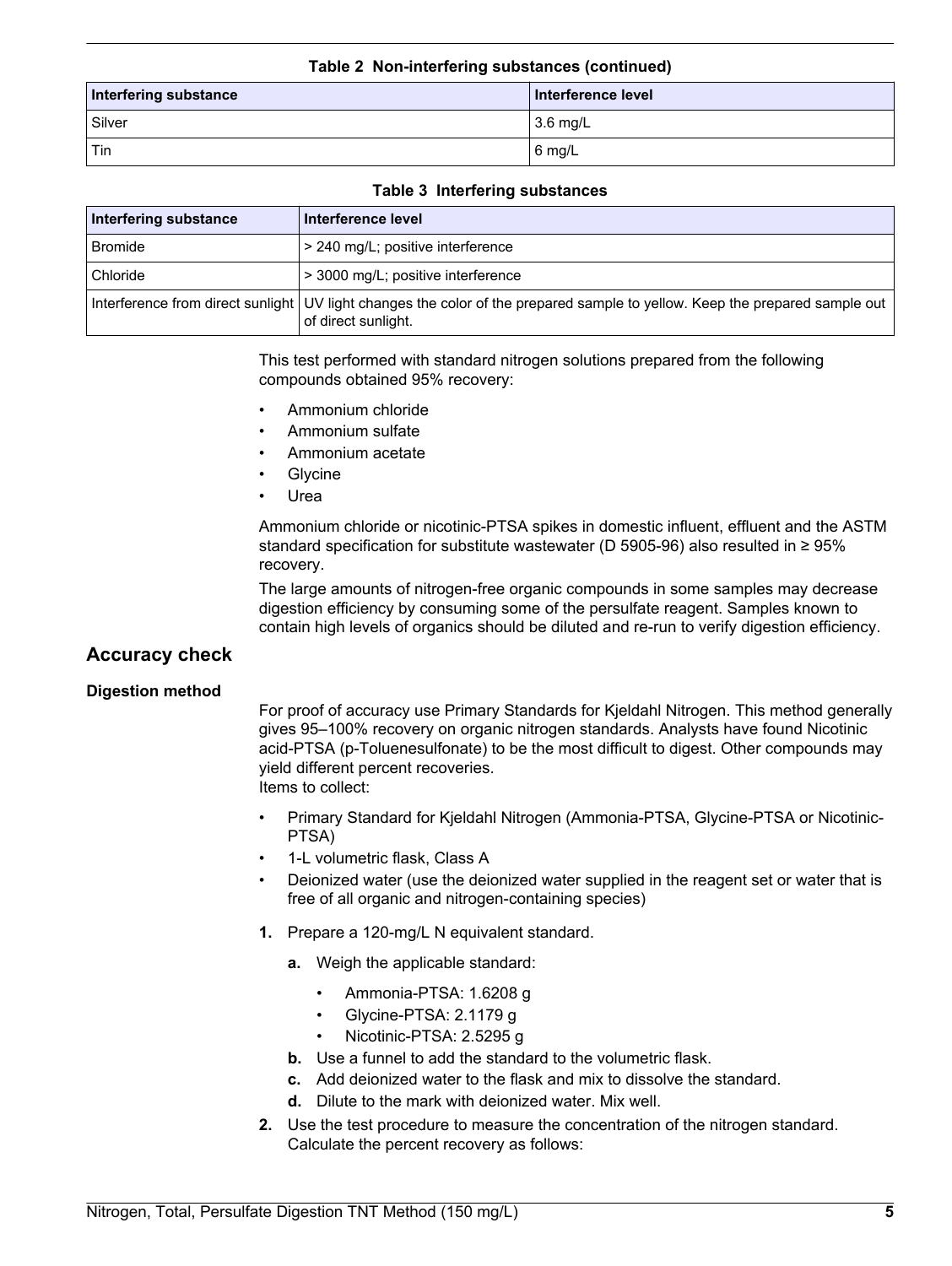#### % recovery =  $\frac{1}{2}$  (measured concentration)/120] x 100 *Note: The minimum expected % recovery for each standard is 95%.*

#### **Standard additions method (sample spike)**

Use the standard additions method (for applicable instruments) to validate the test procedure, reagents and instrument and to find if there is an interference in the sample. Items to collect:

- Ammonia Nitrogen Standard Solution, 1000-mg/L as NH3–N
- Ampule breaker
- Pipet, TenSette®, 0.1–1.0 mL and tips
- 25-mL mixing cylinders (3)
- **1.** Use the test procedure to measure the concentration of the sample, then keep the (unspiked) sample in the instrument.
- **2.** Go to the Standard Additions option in the instrument menu.
- **3.** Select the values for standard concentration, sample volume and spike volumes.
- **4.** Open the standard solution.
- **5.** Prepare three spiked samples: use the TenSette pipet to add 0.1 mL, 0.2 mL and 0.3 mL of the standard solution, respectively, to three 25-mL portions of fresh sample. Mix well.
- **6.** Use the test procedure to measure the concentration of each of the spiked samples. Start with the smallest sample spike. Measure each of the spiked samples in the instrument.
- **7.** Select **Graph** to compare the expected results to the actual results.

*Note: If the actual results are significantly different from the expected results, make sure that the sample volumes and sample spikes are measured accurately. The sample volumes and sample spikes that are used should agree with the selections in the standard additions menu. If the results are not within acceptable limits, the sample may contain an interference.*

#### **Standard solution method**

Use the standard solution method to validate the test procedure, the reagents and the instrument.

Items to collect:

- 100-mg/L ammonia nitrogen standard solution
- **1.** Use the test procedure to measure the concentration of the standard solution.
- **2.** Compare the expected result to the actual result.

*Note: The factory calibration can be adjusted slightly with the standard adjust option so that the instrument shows the expected value of the standard solution. The adjusted calibration is then used for all test results. This adjustment can increase the test accuracy when there are slight variations in the reagents or instruments.*

#### **Method performance**

The method performance data that follows was derived from laboratory tests that were measured on a spectrophotometer during ideal test conditions. Users can get different results under different test conditions.

| Program | <b>Standard</b>  | Precision (95% confidence interval) | <b>Sensitivity</b><br>Concentration change per 0.010 Abs change |
|---------|------------------|-------------------------------------|-----------------------------------------------------------------|
| 394     | 100 mg/L $NH3-N$ | 98-102 mg/L N                       | $0.5$ mg/L N                                                    |

#### **Summary of method**

An alkaline persulfate digestion converts all forms of nitrogen to nitrate. Sodium metabisulfite is added after the digestion to eliminate halogen oxide interferences. Nitrate then reacts with chromotropic acid under strongly acidic conditions to form a yellow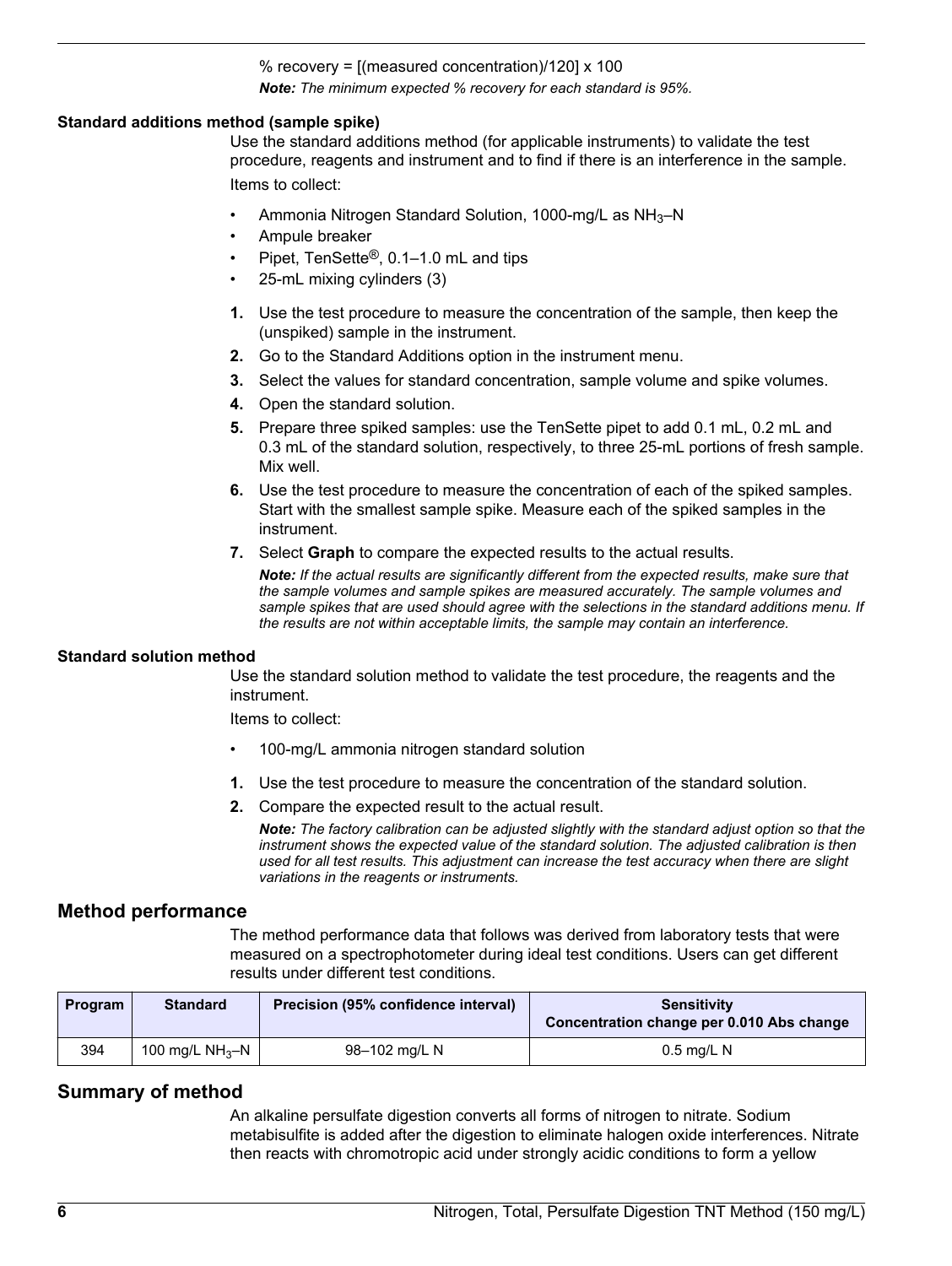complex. The measurement wavelength is 410 nm for spectrophotometers or 420 nm for colorimeters.

# <span id="page-6-0"></span>**Consumables and replacement items**

## **Required reagents**

| <b>Description</b>                           | <b>Quantity/test</b> | Unit     | Item no. |
|----------------------------------------------|----------------------|----------|----------|
| I Nitrogen, Total, Test 'N Tube™ Reagent Set |                      | 50 vials | 2714100  |

#### **Required apparatus**

| <b>Description</b>                                       | <b>Quantity/test</b> | Unit     | Item no.        |
|----------------------------------------------------------|----------------------|----------|-----------------|
| DRB 200 Reactor, 110 VAC option, 15 x 16-mm wells        |                      | each     | LTV082.53.40001 |
| OR.                                                      |                      |          |                 |
| DRB 200 Reactor, 220 VAC option, 15 x 16-mm wells        |                      | each     | LTV082.52.40001 |
| Funnel, micro, poly                                      | 1                    | each     | 2584335         |
| Pipet, TenSette®, 0.1-1.0 mL                             |                      | each     | 1970001         |
| Pipet tips, for TenSette® Pipet, 0.1-1.0 mL              | $\overline{2}$       | 50/pkg   | 2185696         |
| Pipet, TenSette <sup>®</sup> 1.0-10.0 mL                 | 1                    | each     | 1970010         |
| Pipet tips, for TenSette <sup>®</sup> Pipet, 1.0-10.0 mL | varies               | 50/pkg   | 2199796         |
| Test tube rack                                           | 1                    | each     | 1864100         |
| Finger cots                                              | $\overline{2}$       | $2$ /pkg | 1464702         |

#### **Recommended standards and apparatus**

| <b>Description</b>                                                                                                                                  | Unit           | Item no. |
|-----------------------------------------------------------------------------------------------------------------------------------------------------|----------------|----------|
| Nitrogen Ammonia Standard Solution, 1000-mg/L as $NH3-N$                                                                                            | 1 <sub>L</sub> | 2354153  |
| Nitrogen Ammonia Standard Solution, 100-mg/L as NH <sub>3</sub> -N                                                                                  | 500 mL         | 2406549  |
| Balance, analytical, 80 g x 0.1 mg 100-240 VAC                                                                                                      | each           | 2936701  |
| Mixing cylinder, graduated, 25-mL                                                                                                                   | each           | 2088640  |
| Flask, volumetric, Class A, 1000-mL glass                                                                                                           | each           | 1457453  |
| Pipet tips for TenSette <sup>®</sup> Pipet, 0.1-1.0 mL                                                                                              | 1000/pkg       | 2185628  |
| Pipet tips for TenSette® Pipet, 1.0-10.0 mL                                                                                                         | 250/pkg        | 2199725  |
| Kjeldahl Nitrogen Primary Standard Set                                                                                                              | set of 3       | 2277800  |
| Sodium Hydroxide Solution, 5 N                                                                                                                      | 50 mL          | 245026   |
| Sulfuric Acid, ACS                                                                                                                                  | 500 mL         | 97949    |
| Wastewater Influent Standard Solution, Mixed Parameter, for NH <sub>3</sub> -N, NO <sub>3</sub> -N, PO <sub>4</sub> ,<br>COD, SO <sub>4</sub> , TOC | 500 mL         | 2833149  |
| Water, deionized                                                                                                                                    | 500 mL         | 27249    |
| Water, organic-free                                                                                                                                 | 500 mL         | 2641549  |
| Paper, for weighing, 100 x 100 mm                                                                                                                   | 500/pkg        | 1473885  |
| PourRite <sup>®</sup> Ampule Breaker, 2-mL                                                                                                          | each           | 2484600  |
| Ampule Breaker, 10-mL Voluette <sup>®</sup> Ampules                                                                                                 | each           | 2196800  |
| Nitrogen Ammonia Standard Solution, 10-mL Voluette <sup>®</sup> Ampule, 50-mg/L NH <sub>3</sub> -N                                                  | $16$ /p $kg$   | 1479110  |
| Nitrogen Ammonia Standard Solution, 150-mg/L NH <sub>3</sub> -N, 10-mL Voulette <sup>®</sup> Ampules                                                | 16/pkg         | 2128410  |